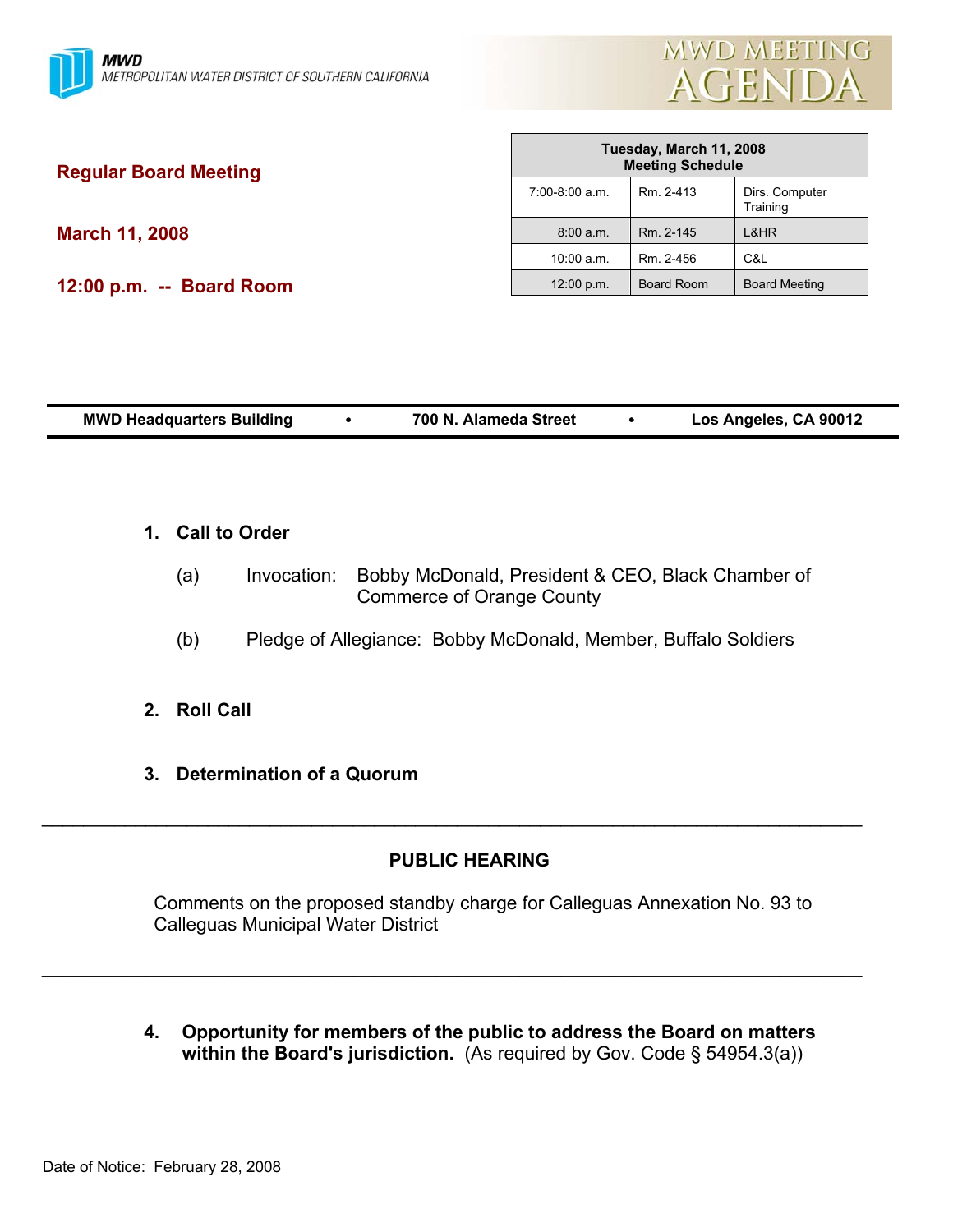# **5. OTHER MATTERS**

- A. Approval of the Minutes of the Meeting for February 12, 2008. (A copy has been mailed to each Director) Any additions, corrections, or omissions
- B. Report on Directors' meetings attended at Metropolitan expense
- C. Presentation of 15-year service pin to Director Glen D. Peterson, representing Las Virgenes Municipal Water District
- D. Authorize preparation of Memorial Resolutions for former Directors Steve Anderson and Edward L. Kussman. (Exec.)
- E. Authorize preparation of Commendatory Resolutions for former Directors Phillip J. Pace and John H. Mylne, III. (Exec.)
- F. Approve committee assignments
- G. Chairman's Monthly Activity Report

# **6. DEPARTMENT HEADS' REPORTS**

- A. General Manager's summary of Metropolitan's activities for the month of **February**
- B. General Counsel's summary of Legal Department activities for the month of February
- C. General Auditor's summary of activities for the month of February
- D. Ethics Officer's summary of activities for the month of February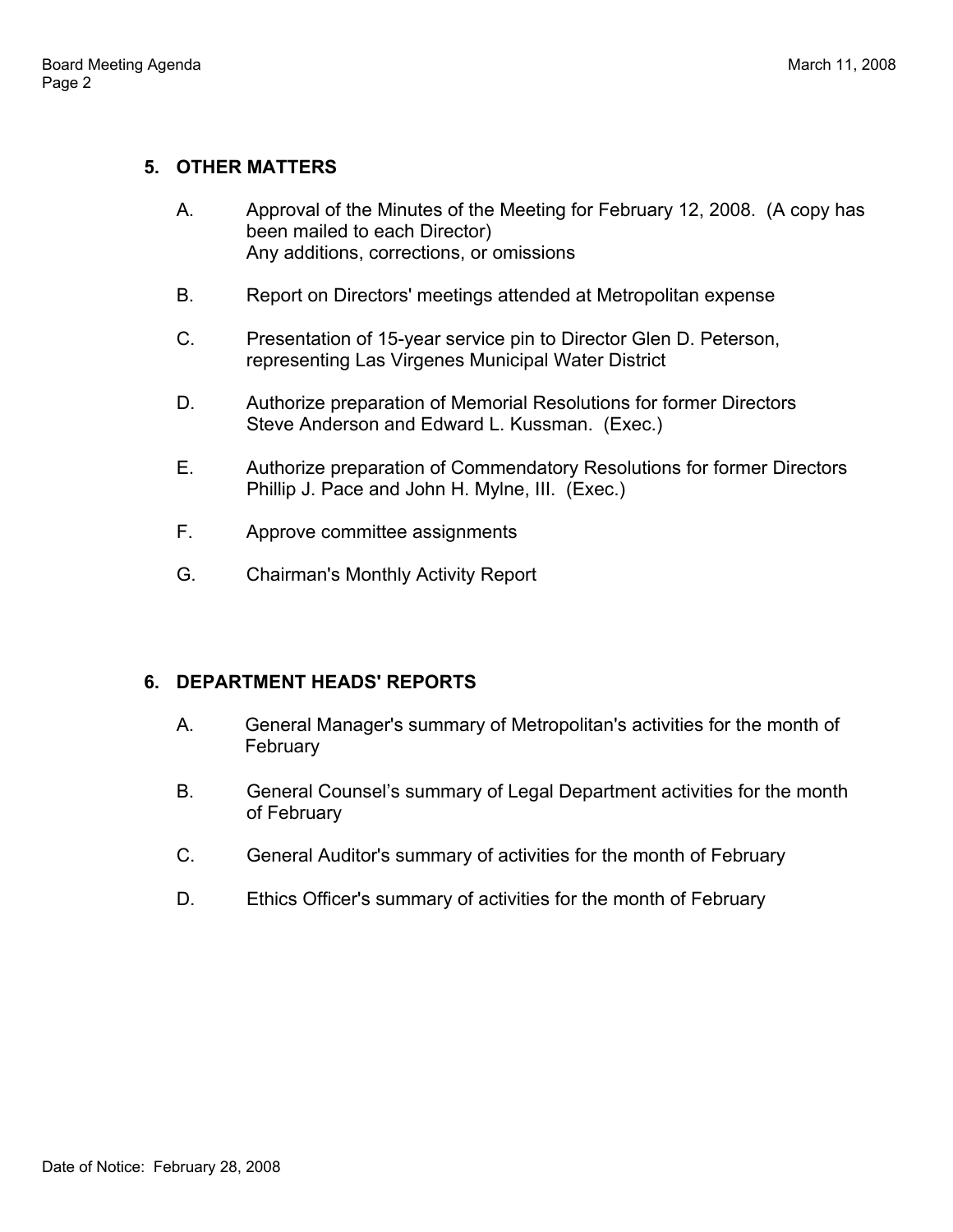# **7. CONSENT CALENDAR ITEMS — ACTION**

**7-1** Adopt final resolutions for annexation and impose water standby charge for Annexations Nos. 89 and 90 to Calleguas Municipal Water District and to Metropolitan. (B&F)

#### **Recommendation**:

**Option #1:** 

**Adopt the CEQA determinations and** 

- **a. Adopt resolution granting Calleguas' request for approval of Annexation No. 89, concurrently to Metropolitan and to Calleguas, conditioned upon approval by the Ventura Local Agency Formation Commission, and establishing Metropolitan's terms and conditions for the annexation;**
- **b. Adopt resolution granting Calleguas' request for approval of Annexation No. 90, concurrently to Metropolitan and to Calleguas, conditioned upon approval by the Ventura Local Agency Formation Commission, and establishing Metropolitan's terms and conditions for the annexation; and**
- **c. Adopt resolutions to impose water standby charge at a rate of \$9.58 per acre or per parcel of less than one acre within the proposed annexation areas.**
- **7-2** Approve Appropriation No. 15453 in the amount of \$900,000 to pay costs of issuance for Water Revenue Refunding Bonds through December 31, 2008. (B&F)

**Recommendation**:

**Option #1:** 

**Adopt the CEQA determination and** 

- **a. Authorize General Fund Appropriation No. 15453 in the amount of \$900,000 to cover the expenses associated with the water revenue refunding bond transactions; and**
- **b. Authorize reimbursement of expenses paid from the General Fund by bond proceeds. The appropriation would expire on December 31, 2008.**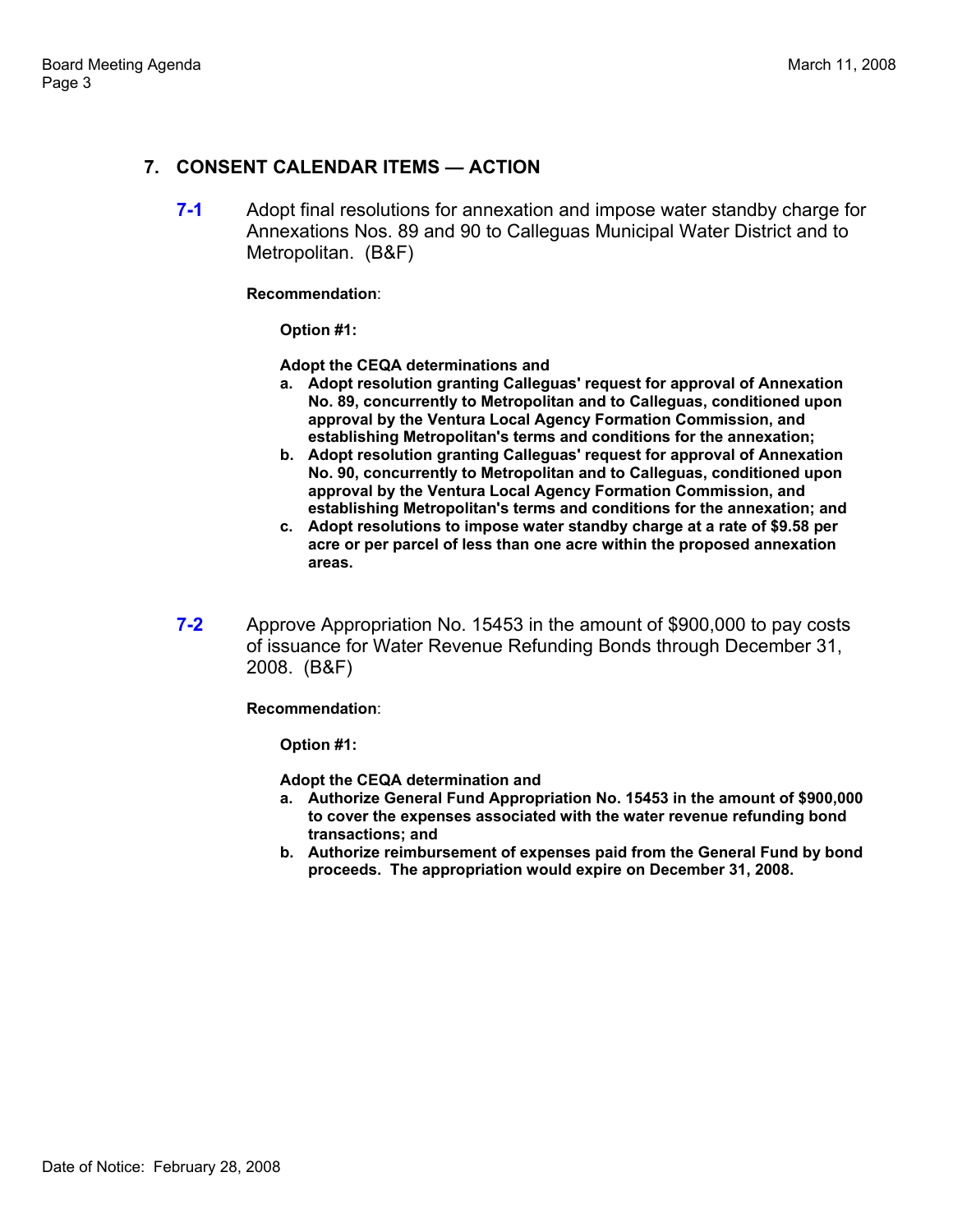**7-3** Appropriate \$470,000; and authorize three electrical improvement projects at the Jensen and Mills plants (Approps. 15442, 15452). (E&CP)

**Recommendation**:

**Option #1:** 

**Adopt the CEQA determinations and** 

- **a. Appropriate \$470,000 in budgeted funds;**
- **b. Authorize electrical system reliability studies at the Jensen and Mills plants; and**
- **c. Authorize preliminary design of seismic upgrades to Mills Electrical Buildings Nos. 1 and 2.**
- **7-4** Appropriate \$564,000; and award \$332,932 contract to Cora Constructors, Inc. for replacement of Diemer plant hatch covers (Approp. 15436). (E&CP)

**Recommendation**:

**Option #1:** 

**Adopt the CEQA determination and** 

- **a. Appropriate \$564,000 in budgeted funds; and**
- **b. Award a \$332,932 contract to Cora Constructors, Inc. to replace hatch covers at the Diemer plant.**
- **7-5** Appropriate \$1.22 million; and authorize (1) four rehabilitation projects at the Weymouth treatment plant, and (2) an agreement with MWH Americas, Inc. (Approps. 15440, 15369). (E&CP)

**Recommendation**:

**Option #1:** 

**Adopt the CEQA determinations and** 

- **a. Appropriate \$1.22 million in budgeted funds;**
- **b. Authorize preliminary design of the Weymouth Washwater Reclamation Reliability Upgrade;**
- **c. Authorize preliminary and final design of the Weymouth Reservoir Inlet Gates Replacement;**
- **d. Authorize final design of the Weymouth Filter Rehabilitation;**
- **e. Authorize a study of the Weymouth Dry Polymer System; and**
- **f. Authorize an agreement with MWH Americas in an amount not to exceed \$375,000.**

# **(END OF CONSENT CALENDAR)**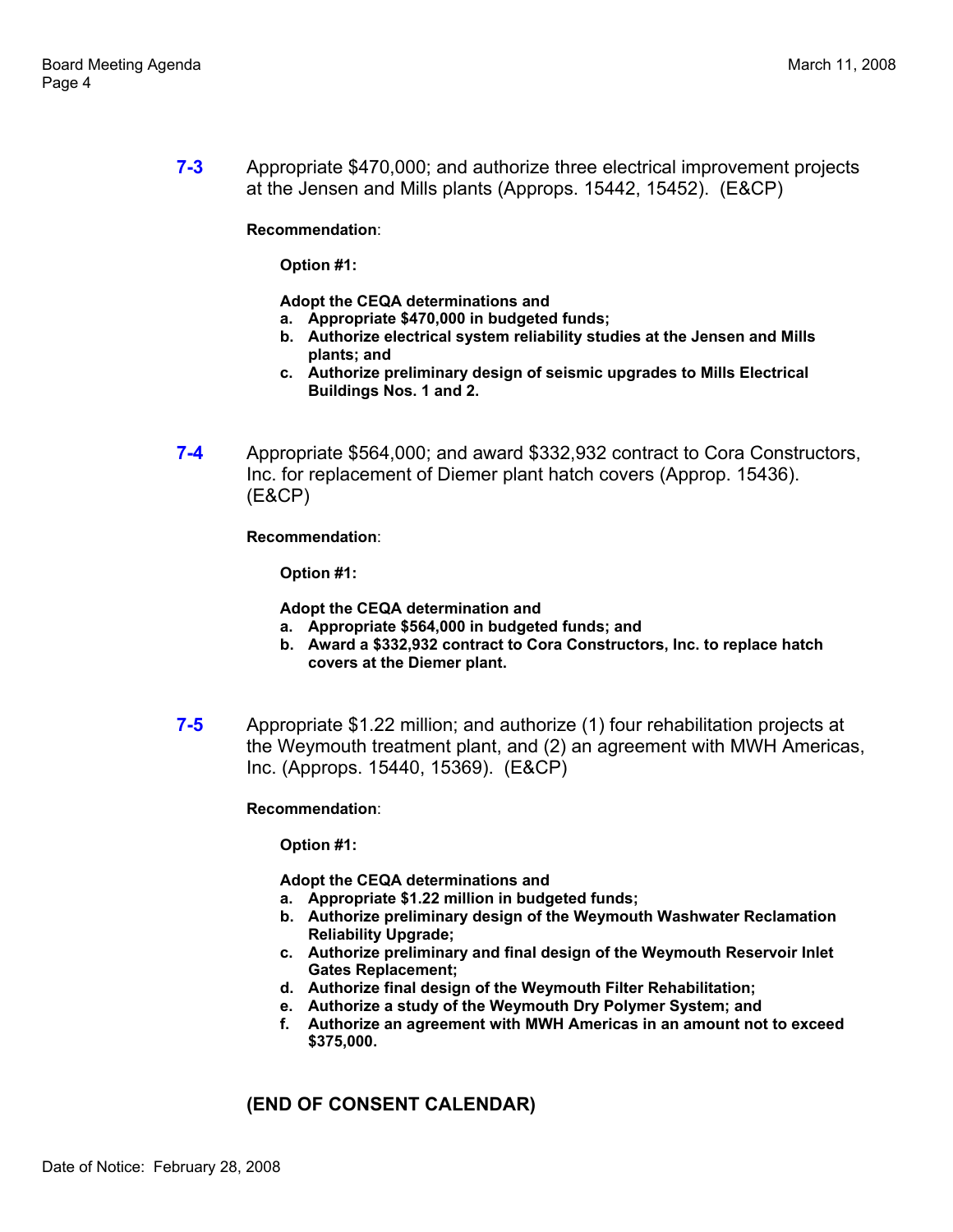### **8. OTHER BOARD ITEMS — ACTION**

**8-1** Approve proposed 2008/09 fiscal year budget. (B&F)

**Recommendation**:

**Option #1:** 

**Adopt the CEQA determination and** 

- **a. Approve the 2008/09 Budget;**
- **b. Appropriate \$1.08 billion for the projected annual cash outlays for Metropolitan O&M and operating equipment, power costs on the Colorado River Aqueduct, SWP operations, maintenance, power and replacement costs and SWP capital charges; demand management programs including the local resources and conservation credits program; and costs associated with supply programs paid from the Water Transfer Fund;**
- **c. Appropriate as continuing appropriations, \$315.7 million for 2008/09 debt service on Metropolitan general obligation and revenue bonds;**
- **d. Authorize the use of \$45 million in operating revenues to fund Replacement and Refurbishment and General Fund construction during 2007/08; and**
- **e. Authorize the use of \$30 million in operating revenues to fund Replacement and Refurbishment and General Fund construction and up to an additional \$65 million if water sales exceed 2.23 million acre-feet during 2008/09.**
- **8-2** Adopt (1) recommended water rates and charges; and (2) resolutions to impose charges, for fiscal year 2008/09. (B&F)

**Recommendation**:

**Option #1:** 

**Adopt the CEQA determination and** 

- **a. Approve water rates effective January 1, 2009 as shown in Table 1 in the board letter;**
- **b. Adopt Resolution to Impose the Readiness-to-Serve Charge in the form shown as Attachment 3 to the board letter; and**
- **c. Adopt Resolution to Impose the Capacity Charge in the form shown as Attachment 4 to the board letter.**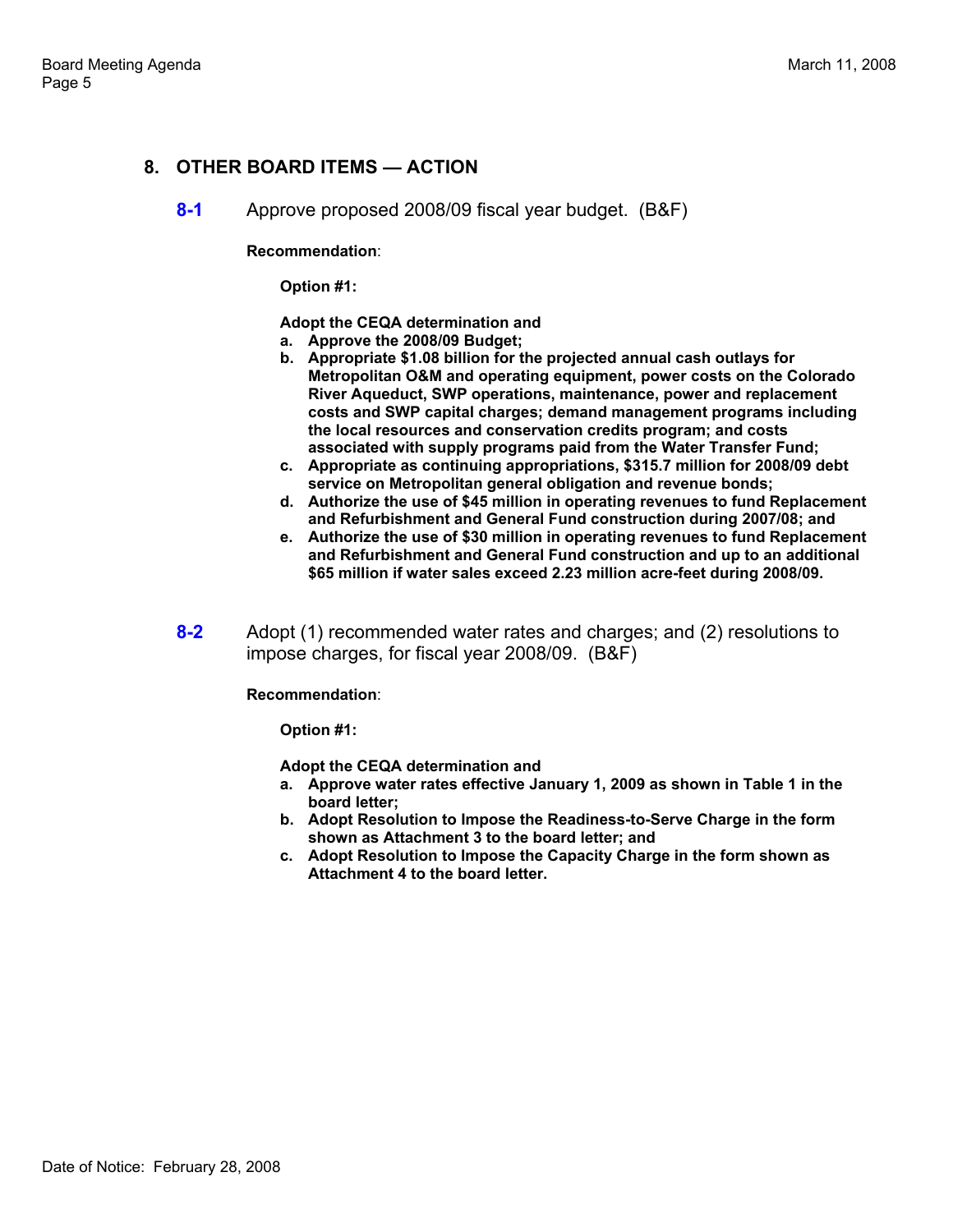**8-3** Appropriate \$2.45 million; and authorize (1) final design of La Verne Shops Upgrades at the Weymouth plant; (2) La Verne Shops ISO 9000-2001 certification, Phase I; and (3) agreement with Tetra Design (Approp. 15395). (WQ&O)

**Recommendation**:

**Option #1:** 

**Adopt the CEQA determinations and** 

- **a. Appropriate \$2.45 million in budgeted funds;**
- **b. Authorize final design of the La Verne Shops Upgrades and ISO 9000-2001 certification, Phase I; and**
- **c. Authorize agreement with Tetra Design in an amount not to exceed \$1.55 million.**
- 8-4 Report on *Cadiz, Inc., etc. v. Metropolitan*, LASC Case No. BC343232; and authorize increases of \$175,000 for a total of \$275,000 in maximum amount payable under contract with RECON Research Corp; \$75,000 for a total of \$175,000 in maximum amount payable under contract with A+N Technical Services, Inc. to provide expert assistance in the defense of Metropolitan; and \$125,000 for a total of \$225,000 in maximum amount payable to Executive Presentations for trial graphics. (L&HR) **[Conference with legal counsel—existing litigation; to be heard in closed session pursuant to Gov. Code Section 54956.9(a)]**
- 8-5 Authorize settlement of eminent domain action entitled *Metropolitan Water District v. FR/Cal Perris II, LLC,* Riverside County Superior Court Case No. RIC 486341, and acquisition of easement in real property for the Perris Valley Pipeline Project. (L&HR) **[Conference with legal counsel—existing litigation; to be heard in closed session pursuant to Gov. Code Section 54956.9(a)]**
- **8-6** Hearing on adoption of resolution of necessity directing the General Counsel to condemn interests in real property required for the Perris Valley Pipeline Project in Riverside County, identified by Riverside County Assessor's Parcel Nos. 294-070-016, 297-230-019, and 297-230-020, Metropolitan's Parcel Nos. PEVAL1-01-745PEA1, PEVAL1-01-770PEA1, and PEVAL1-01-780PEA1, and owner's name, LNR Riverside, LLC. (L&HR) **(Two-thirds vote required)**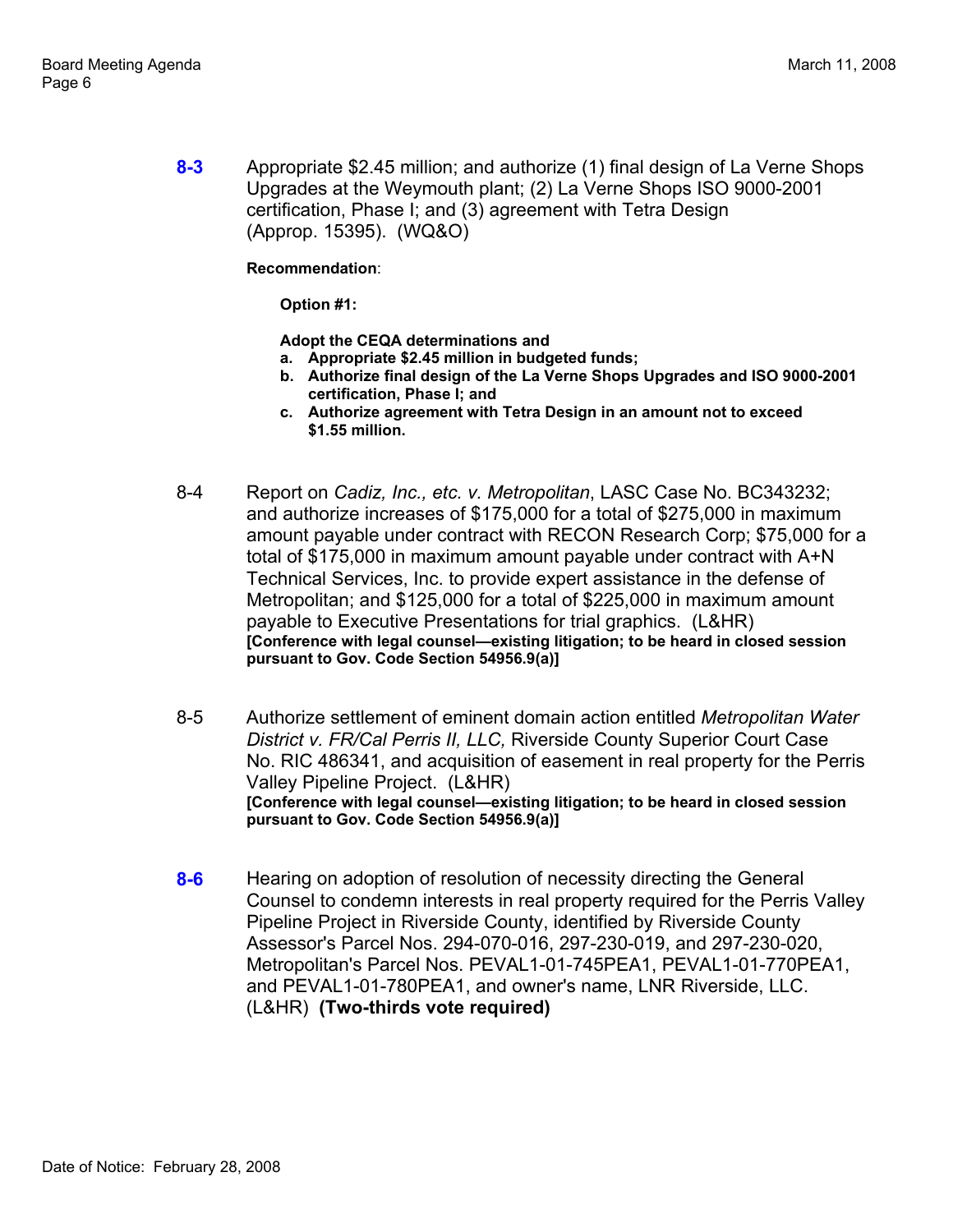**Recommendation**:

**Option #1:** 

**Adopt the CEQA determination and the resolution of necessity directing the General Counsel to commence an eminent domain proceeding to acquire Metropolitan Parcel Nos. PEVAL1-01-745PEA1, -770PEA1, and -780PEA1.** 

- 8-7 Authorize settlement of claim by Shields Restaurant Group, Inc. related to the Perris Valley Pipeline Project. (L&HR) **[Conference with legal counsel—anticipated litigation (one potential case); to be heard in closed session pursuant to Gov. Code Section 54956.9(b)]**
- **8-8** Approval to extend by one year the Memoranda of Understanding between The Metropolitan Water District of Southern California and AFSCME, Local 1902; Management and Professional Employees Association; Association of Confidential Employees; and Supervisors Association; and adopting resolution to Metropolitan's contribution medical plans. (L&HR)

#### **Recommendation**:

**Option #1:** 

**Adopt the CEQA determination and authorize the General Manager to exercise discretion under Administrative Code Sections 6101(k) and (l) to enter into revised MOUs with AFSCME, MAPA, ACE and Supervisors Association.** 

- 8-9 Express support if amended for AB 2175 (Laird, D-Santa Cruz and Feuer, D-Los Angeles) – Water Conservation. (C&L) **(To be mailed separately)**
- 8-10 Oppose SB 27 (Simitian, D-Palo Alto) regarding the "Sacramento-San Joaquin River Delta, Clean Drinking Water, Water Supply Security, and Environmental Improvement Act of 2008" and proposed Delta Water and Land Use Authority. (C&L) **(To be mailed separately)**